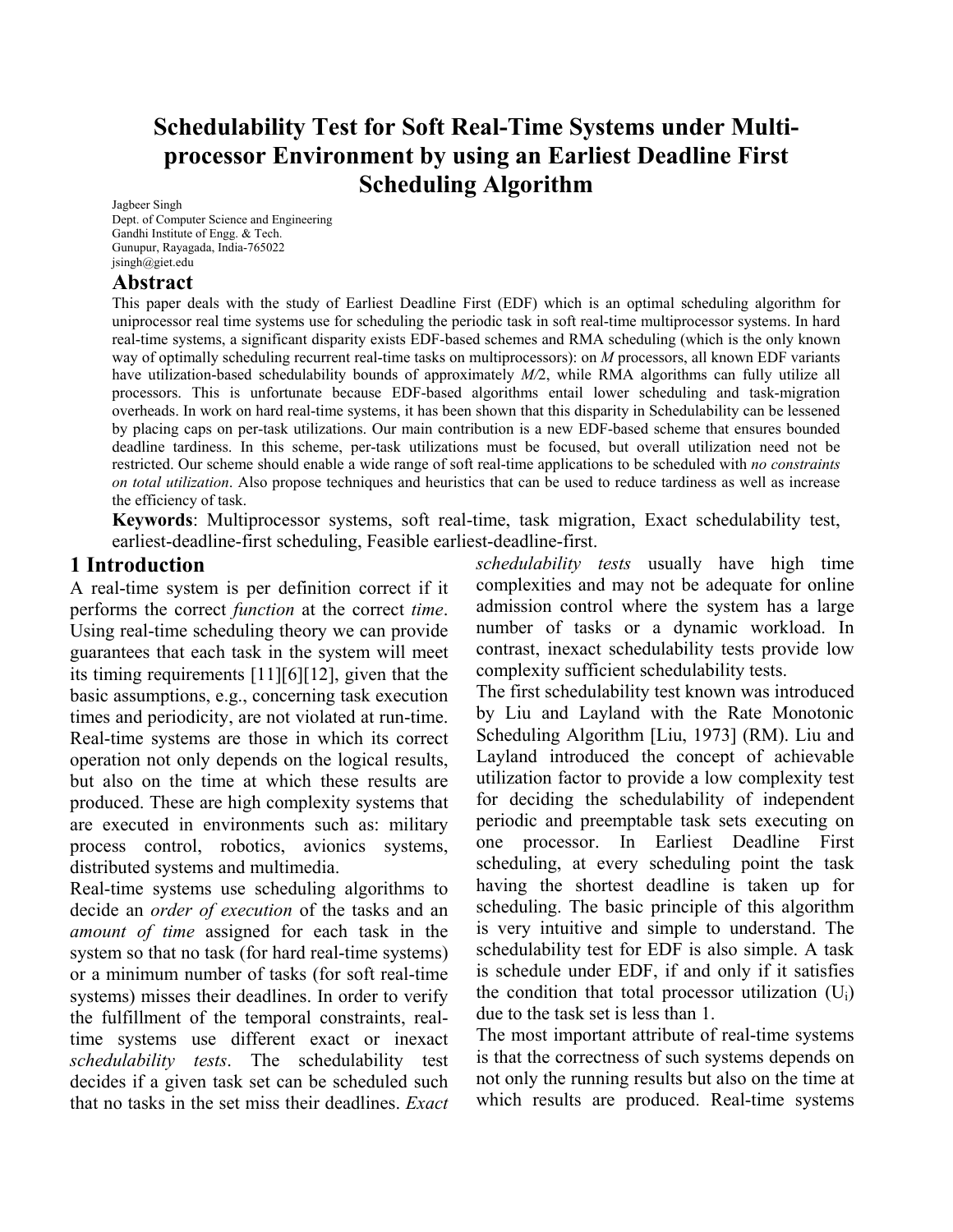have to guarantee that all the strict timing requirements must be satisfied. In other words, real-time systems have timing requirements that must be guaranteed. Scheduling and schedulability analysis enables these guarantees to be provided.

Schedulability tests for general EDF systems with arbitrary relative deadlines can be sufficient or exact (necessary and sufficient). Sufficient tests are usually efficient but they are not powerful, many schedulable task sets are not judged to be schedulable. The simplest sufficient tests are utilization based and they have polynomial complexity, however we observed that nearly all the task sets which are randomly generated in our experiments [10] cannot be correctly evaluated by such tests. Exact tests can be performed by processor demand analysis, which calculates the processor demand of a task set at every absolute deadline to check if there is an overflow in a specified time interval. In such an interval, there could be a very large number of deadlines that need to be verified.

Real-time multiprocessor systems in contrast of designs range from single-chip architectures, with a modest number of processors, to large-scale signal-processing systems, such as syntheticaperture radar systems. In recent years, scheduling techniques for such systems have received considerable attention. In an effort to catalogue these various techniques, Carpenter *et al.* [4] suggested the categorization shown in Table 1, which pertains to scheduling schemes for *periodic*  or *sporadic* tasks systems. In such systems, each task is invoked repeatedly, and each such invocation is called a *job*. The table classifies scheduling schemes along two dimensions:

1. *Complexity of the priority mechanism. Along this dimension, scheduling disciplines are categorized according to whether task priorities are (i) static, (ii) dynamic but fixed within a job, or (iii) fully-dynamic. Common examples of each type include (i) rate-monotonic algorithm (RMA) [6], (ii) earliest-deadline-first(EDF) [6], and (iii) least-laxity-first(LLF) [8] scheduling.* 

2. *Degree of migration allowed. Along this dimension, disciplines are ranked as follows: (i)* 

*no migration (i.e., task partitioning), (ii) migration allowed, but only at job boundaries (i.e., dynamic partitioning at the job level), and (iii) unrestricted migration (i.e., jobs are also allowed to migrate*).

According to Table 1, scheduling algorithms from only one category can schedule tasks correctly with no utilization loss, namely, algorithms that allow full migration and use fully-dynamic priorities (the top right entry). The fact that it is possible for algorithms in this category to incur no utilization loss follows from work on scheduling algorithms that ensure proportionate fairness (RMAness) [3]. RMA algorithms break tasks into smaller uniform pieces called subtasks," which are then scheduled. The subtasks of a task may execute on any processor, i.e., tasks may migrate within jobs. Hence, RMA scheduling algorithms may suffer higher scheduling and migration overheads than other schemes. Thus, the other categories in Table 1 are still of interest. In four of the other categories, the term  $\alpha$  represents a cap on individual task utilizations. Note that, if such a cap is not exploited, then the upper bound on schedulable utilization for *each* of the other categories is approximately *M/*2 lower. This is no accident: as shown in [4], *no* algorithm in these categories can successfully schedule all task systems with total utilization at most *B* on *M*  processors, where  $(M +1)/2 < B \le M$ . Given the scheduling and migration overheads of RMA algorithms, the disparity in schedulability between RMA algorithms and those in other categories is somewhat disappointing.

| 3: full migration       | $\frac{M^2}{2M-2} < U < \frac{M+1}{2}$ | $\left \begin{array}{c} U\geq M-\alpha(M-1), \, \text{if}\ \alpha\leq \frac{1}{2}\\ \frac{M^2}{2M-1}\leq U\leq \frac{M+1}{2}, \, \text{otherwise} \end{array}\right \ \ U=M$                                                         |                  |
|-------------------------|----------------------------------------|--------------------------------------------------------------------------------------------------------------------------------------------------------------------------------------------------------------------------------------|------------------|
| 2: restricted migration | $U < \frac{M+1}{2}$                    | $U \geq M - \alpha(M-1)$ , if $\alpha \leq \frac{1}{2}$ $\Big  U \geq M - \alpha(M-1)$ , if $\alpha \leq \frac{1}{2}$<br>$M - \alpha(M-1) \leq U \leq \frac{M+1}{2}$ $\Big  M - \alpha(M-1) \leq U \leq \frac{M+1}{2}$<br>.otherwise | .otherwise       |
| 1: partitioned          |                                        | $(\sqrt{2}-1)M \leq U \leq \frac{M+1}{\frac{1}{1+2}\frac{M+1}{M+1}} \quad \Big  \ \ U = \tfrac{\beta M+1}{\beta+1}, \ \text{where} \ \beta = \left\lfloor \frac{1}{\alpha} \right\rfloor \quad \Bigg  \ \ U = \tfrac{M+1}{2}$        |                  |
|                         | 1: static                              | 2: job-level dynamic                                                                                                                                                                                                                 | 3: fully dynamic |

Table 1: Known lower and upper bounds on schedulable utilization (denoted *U*) for the different classes of preemptive scheduling algorithms.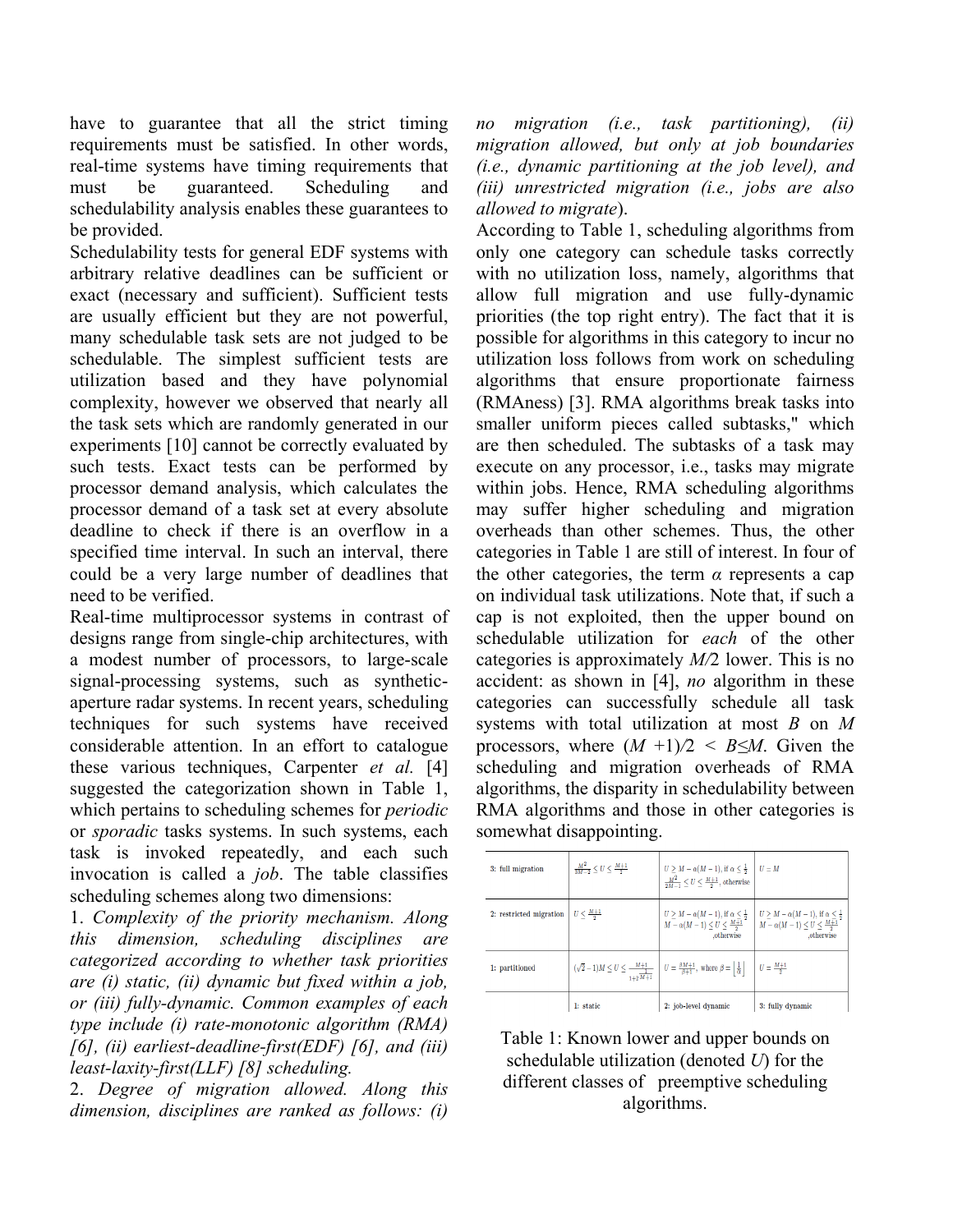Fortunately, as the table suggests, if individual task utilizations can be focused, then it is sometimes possible to significantly relax restrictions on total utilization. For example, in the entries in the middle column, as approaches 0, *U* approaches *M*. This follows from work on multiprocessor EDF scheduling [1],[2],[7], which shows that an interesting "middle ground" exists between unrestricted EDF-based algorithms (which have upper bounds of approximately *M/*2 on schedulable utilization) and RMA algorithms (which have a schedulable utilization bound of *M*). In essence, establishing this middle ground involved addressing the following question: *if per-task utilizations are restricted, and if no deadlines can be missed, then what is the largest overall utilization that can be allowed?* In this paper, we approach this middle ground in a different way by addressing this question: *if pertask utilizations are restricted, but overall utilization is not, then by how much can deadlines be missed?* Our interest in this question stems from the increasing prevalence of applications such as networking, multimedia, and immersive graphics systems (to name a few) that have only soft real-time requirements.

The maximum tardiness that any task may experience in our scheme is dependent on the pertask utilization cap assumed| the lower the cap, the lower the tardiness threshold. Even with a cap as high as 0.5 (*half* of the capacity of one processor), reasonable tardiness bounds can be guaranteed for a significant percentage of task systems. (In contrast, if  $\alpha = 0.5$  in the middle entry of Table 1, then approximately 50% of the system's overall capacity may be lost.) Hence, our scheme should enable a wide range of soft realtime applications to be scheduled in practice with *no constraints on total utilization*. In addition, when a job misses its deadline, we do *not* require a commensurate delay in the release of the next job of the same task. As a result, each task's required processor share is maintained in the long term.

The motivation for providing faster exact schedulability analysis for general EDF systems is two-fold. As part of the design process many different parameter profiles may need to be checked. An automated search may even be undertaken as part of the architectural definition of the system. An efficient but accurate schedulability scheme is therefore needed. The second requirement comes from online systems. During the run-time of a system there could be new tasks arrive that need (if possible) to be added to the task set. The system must recalculate schedulability online to decide whether to allow the new tasks to enter into the system. Such online admission control gives a much higher requirement for the performance of the schedulability test as the decisions have to be made in a very short time and should not occupy too much system resource. Our scheme has the additional advantage of limiting migration costs, even in comparison to other EDF-based schemes: only up to *M -*1tasks, where *M* is the number of processors, *ever* migrate, and those that do, do so only between jobs. As noted in [4], migrations between jobs should not be a serious concern in systems where little per-task state is carried over from one job to the next.

The rest of this paper is organized as follows. In Sec. 2, our system model is presented. In Sec. 3 our proposed algorithm is described and a tardiness bound is derived for it. Techniques and heuristics that can be used to reduce tardiness observed in practice are presented in Sec. 4. In Sec. 5, a simulation-based evaluation of our basic algorithm and proposed heuristics is presented. Finally, we conclude in Sec. 6.

## **2 System Model**

A hard real-time system comprises a set of *n* realtime tasks {  $\tau_1$ ,  $\tau_2$ ,  $\tau_3$ ..., } each task consists of an infinite or finite stream of jobs or requests which must be completed before their deadlines. Let  $\tau$ indicate any given task of the system. Each task can be periodic or sporadic.

*Periodic tasks***.** All jobs of a periodic task τ have a regular interarrival time  $T_i$ , we call  $T_i$  the period of the periodic task  $\tau$ . If a job for a periodic task τ arrives at time *t* ,then the next job of task τ must arrive at  $t + T_i$ .

*Sporadic tasks*. The jobs of a sporadic task τ arrive irregularly, but they have a minimum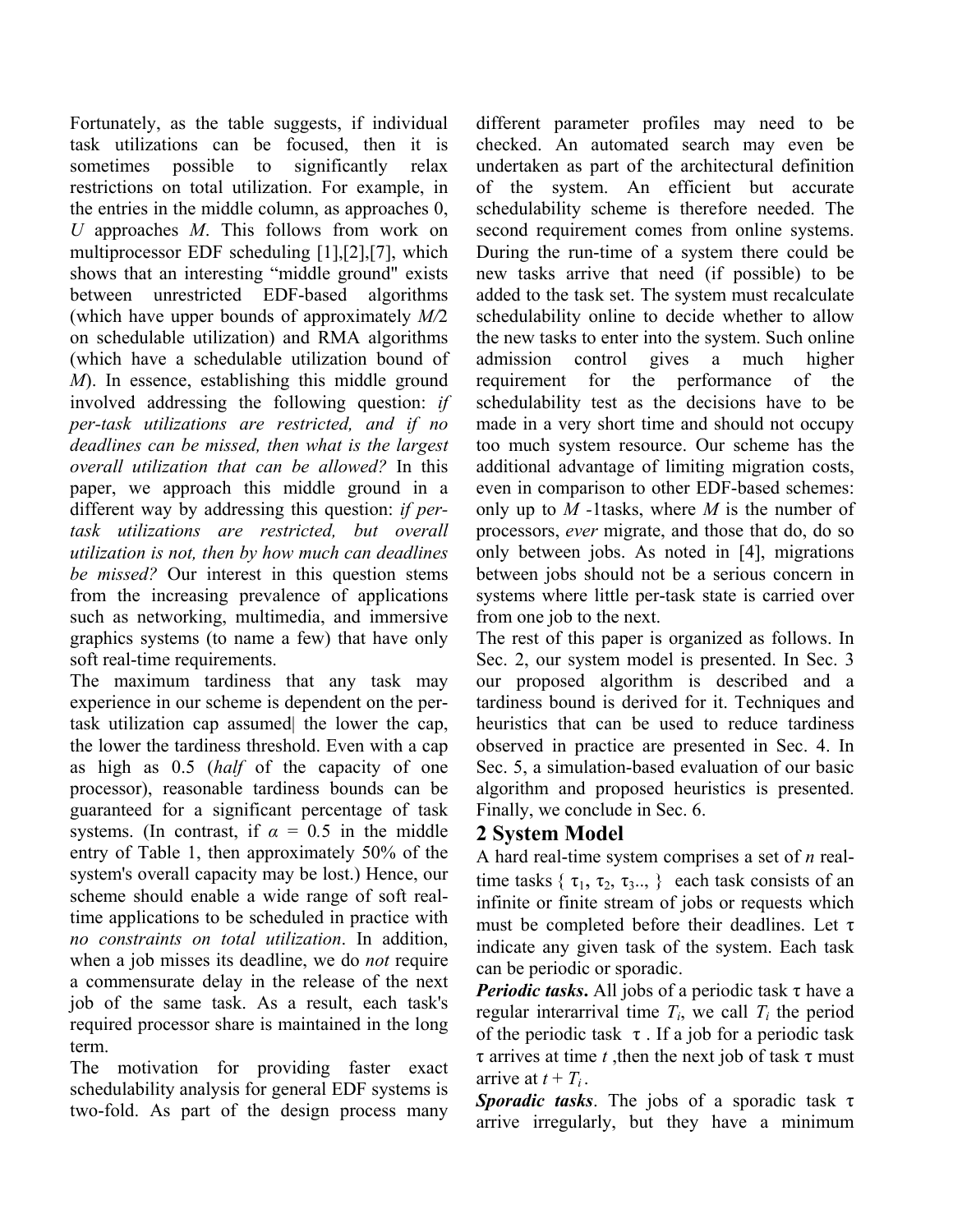interarrival time  $T_i$ , we call  $T_i$  the period of the sporadic task τ . If a job of a sporadic task τ*<sup>i</sup>* arrives at  $t$ , then the next job of task  $\tau$  can arrival at any time at or after *ti*+*T* .

If there are periodic tasks in the system, since in realistic situations it is difficult to forecast or to handle the exact starting time of all tasks when a system starts up, the first job of each periodic task is assumed or arrives at the same time. Each job of task  $\tau$  requires up to the same worst-case execution time which equals the task  $\tau$  's worstcase execution time  $C_i$ , and each job of task  $\tau_i$  has the same relative deadline which equals the task  $\tau$ 's relative deadline  $D_i$ . If a job of task  $\tau_i$  arrives at time *t*, the required worst-case execution time *i C*  must be completed in *Di* time units, and the absolute deadline of this job is  $t + D_i$ . Each task could have release jitter, when a job of task  $\tau$ arrives at time *t* with the absolute deadline  $t_i + D$ , it will be released for execution at the latest time  $t_i$ + *J* (the actual release time can be early than  $t_i$ + *J* )[13].

At any time, an arrived job with a higher priority can preempt a lower priority job's execution. When a job completes its execution, the system chooses the pending job with the highest priority to execute. According to the EDF algorithm, the released job with the earliest absolute deadline is assigned the highest priority.

The following notation is used throughout the paper.

 $C_i$ —the worst-case execution time of task  $\tau_i$ 

 $D_i$ —the relative deadline of task  $\tau_i$ 

*T<sub>i</sub>* —the period of task  $\tau_i$ 

*n* —the number of tasks in the system or the task set

*U<sub>i</sub>* —the utilization of task  $\tau_i$ , and  $U_i = C_i / T_i$ 

 $U$  —the total utilization of the task set, and

$$
U = \sum_{i=1}^{n} \frac{c_i}{T_i}
$$

 $J_i$ —the maximum release jitter of task  $\tau_i$ 

 $d_i$  —an absolute deadline of a job of task  $\tau_i$ 

 $r_i$  —a job (or a request) of task  $\tau_i$ 

We consider the scheduling of a recurrent (periodic or sporadic) task system *τ* comprised of  $\overrightarrow{N}$  tasks on  $\overrightarrow{M}$  *identical* processors. The  $k^{th}$ 

processor is denoted  $P_k$ , where  $1 \leq k \leq M$ . Each task  $T_i$ , where  $1 \le i \le n$ , is characterized by a *period*  $p_i$ *, an execution cost*  $e_i \leq p_i$ *, and a <i>relative deadline di*. Each task *Ti* is invoked at regular intervals, and each invocation is referred to as a *job* of  $T_i$ . The  $k^{th}$  job of  $T_i$  is denoted  $T_{i,k}$ . The first job may be invoked or *released* at any time at or after time zero and the release times of any two consecutive jobs of  $T_i$  should differ by at least  $p_i$ time units. If every two consecutive job releases differ by exactly  $p_i$  time units, then  $T_i$  is said to be a *periodic* task; otherwise, *Ti* is a *sporadic* task. Every job of *Ti* has a worst-case execution requirement of *ei* time units and an absolute deadline given by the sum of its release time and its relative deadline, *di*. In this paper, we assume that  $d_i = p_i$  holds, for all *i*. We sometimes use the notation  $T_i(e_i, p_i)$  to concisely denote the execution cost and period of task *Ti*.

The *utilization* of task  $T_i$  is denoted  $u_i$  and is given by  $e_i / p_i$ . If  $u_i \leq 1/2$ , then  $T_i$  is called a *light task*. In this paper, we assume that every task to be scheduled is light. Because a light task can consume up to half the capacity of a single processor, we do not expect this to be a restrictive assumption in practice. The *total utilization* of a task system  $\tau$  is defined as  $U_{sum}(\tau) = \sum_{i=1}^{n} u_i$ . A task system is said to *fully utilize* the available processing capacity if its total utilization equals the number of processors (*M*). The maximum utilization of any task in  $\tau$  is denoted  $u_{\text{max}}(\tau)$ . A task system is *preemptive* if the execution of its jobs may be interrupted and resumed later. In this paper, we consider only preemptive scheduling policies. We also place no constraints on total utilization[13]

The jobs of a *soft* real-time task may occasionally miss their deadlines, if the amount by which a job misses its deadline, referred to as its *tardiness*, is bounded. Formally, the tardiness of a job  $T_{i,j}$  in schedule *S* is defined as *tardiness*( $T_{i,j}$ ,  $S$ ) = max(0,  $t-t_a$ , where *t* is the time at which  $T_{i,j}$  completes executing in *S* and *ta* is its absolute deadline. The tardiness of a task system *τ* under scheduling algorithm *A*, denoted *tardiness*( $\tau$ , *A*), is defined as the maximum tardiness of any job in *τ* under any schedule under  $A$ . If  $\cdot$  is the maximum tardiness of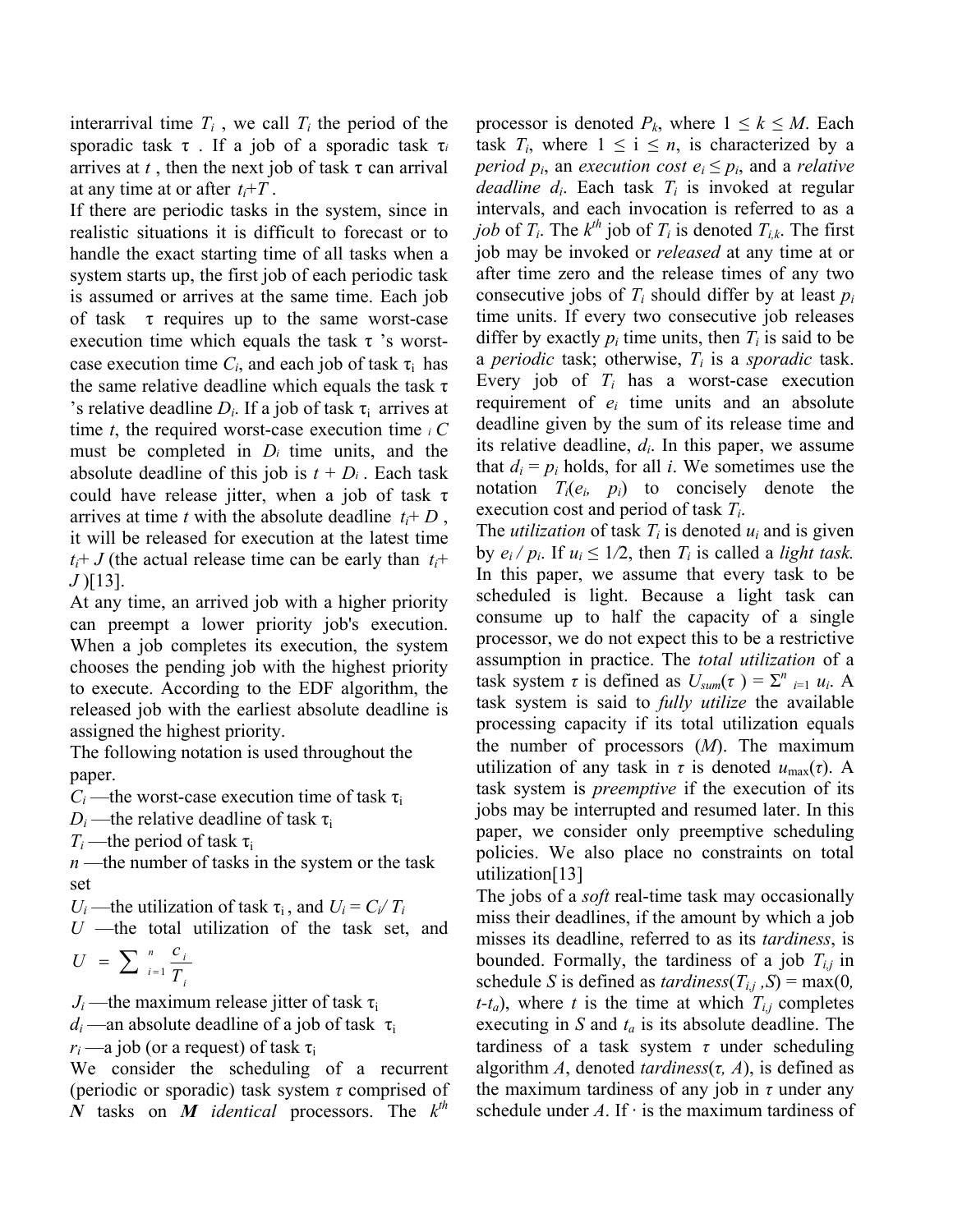any task system under *A*, then *A* is said to *ensure a tardiness bound of ·*. Though tasks in a soft realtime system are allowed to have nonzero tardiness, we assume that *missed deadlines do not delay future job releases*. That is, if a job of a task misses its deadline, then the release time of the next job of that task remains unaltered. Of course, we assume that consecutive jobs of the same task cannot be scheduled in parallel. Thus, a missed deadline effectively reduces the interval over which the next job should be scheduled in order to meet its deadline.

Our goal in this paper is to derive an EDF-based multiprocessor scheduling scheme that ensures bounded tardiness. In a "pure" EDF scheme, jobs with earlier deadlines would (always) be given higher priority. In our scheme, this is usually the case, but (as explained later) certain tasks are treated specially and are prioritized using other rules. Because we do not delay future job releases when a deadline is missed, our scheme ensures (over the long term) that each task receives a processor share approximately equal to its utilization. Thus, it should be useful in settings where maintaining correct share allocations is more important than meeting every deadline. In addition, schemes that ensure bounded tardiness are useful in systems in which a utility function is defined for each task [5][15]is function specifies the value" or usefulness of the current job of a task as a function of time; beyond a job's deadline, its usefulness typically decays from a positive value to 0 or below. The amount of time after its deadline beyond which the completion of a job has no value implicitly specifies a tardiness threshold for the corresponding task.

## **3 Algorithms Feasible EDF**

Let *m* denote the number of processing nodes and *n*, (*n≥m*) denote the number of Available tasks in a uniform parallel real-time system. Let  $s_1$ ,  $s_2$ ,...  $s_m$ denote the computing capacity of available processing nodes indexed in a non‐increasing manner: *sj ≥ sj +1* for all *j*, *1<j<m*. We assume that all speeds are positive i.e.  $s_i > 0$  for all j. In this section we are presenting five steps of *EFDF* algorithm. Obviously, each task which is picked for up execution is not considered for execution by other processors. Here we are giving following methods for our new approach:

- 1. Perform a feasibility check to specify the task which has a chance to meet their deadline and put them into a set *A*, Put the remaining tasks into set *B.* We can partition the task set by any existing approach.
- 2. Sort both task sets *A* and *B* according to their deadline in a non‐descending order by using any of existing sorting algorithms. Let *k* denote the number of tasks in set *A*, i.e. the number of tasks that have the opportunity to meet their deadline.
- 3. For all processor *j*, (*j≤min*(*k,m*)) check whether a task which was last running on the *j th* processor is among the first min(*k,m*) tasks of set *A.* If so assign it to the *jth* processor. At this point there might be some processors to which no task has been assigned yet.
- 4. For all *j*, (*j≤min*(*k,m*)) if no task is assigned to the *j th* processor , select the task with earliest deadline from remaining tasks of set A and assign it to the *jth* processor. If *k≥m*, each processor have a task to process and the algorithm is finished.
- 5. If *k<m*, for all *j*, (*k<j≤m*) assign the task with smallest deadline from *B* to the *j th* processor. The last step is optional and all the tasks from *B* will miss their deadlines.

In this section, we propose Algorithm Feasible EDF an EDF-based multiprocessor scheduling algorithm that ensures bounded tardiness for task systems whose per-task utilizations are at most 1/2. Feasible EDF does not place any restrictions on the total system utilization. Further, at most *M -*1 task needs to be able to migrate, and each such task migrates between two processors, across job boundaries only. This has the benefit of lowering the number of tasks whose states need to be stored on a processor and the number of processors on which each task's state needs to be stored. Also, the runtime context of a job, which can be expected to be larger than that of a task, need not be transferred between processors.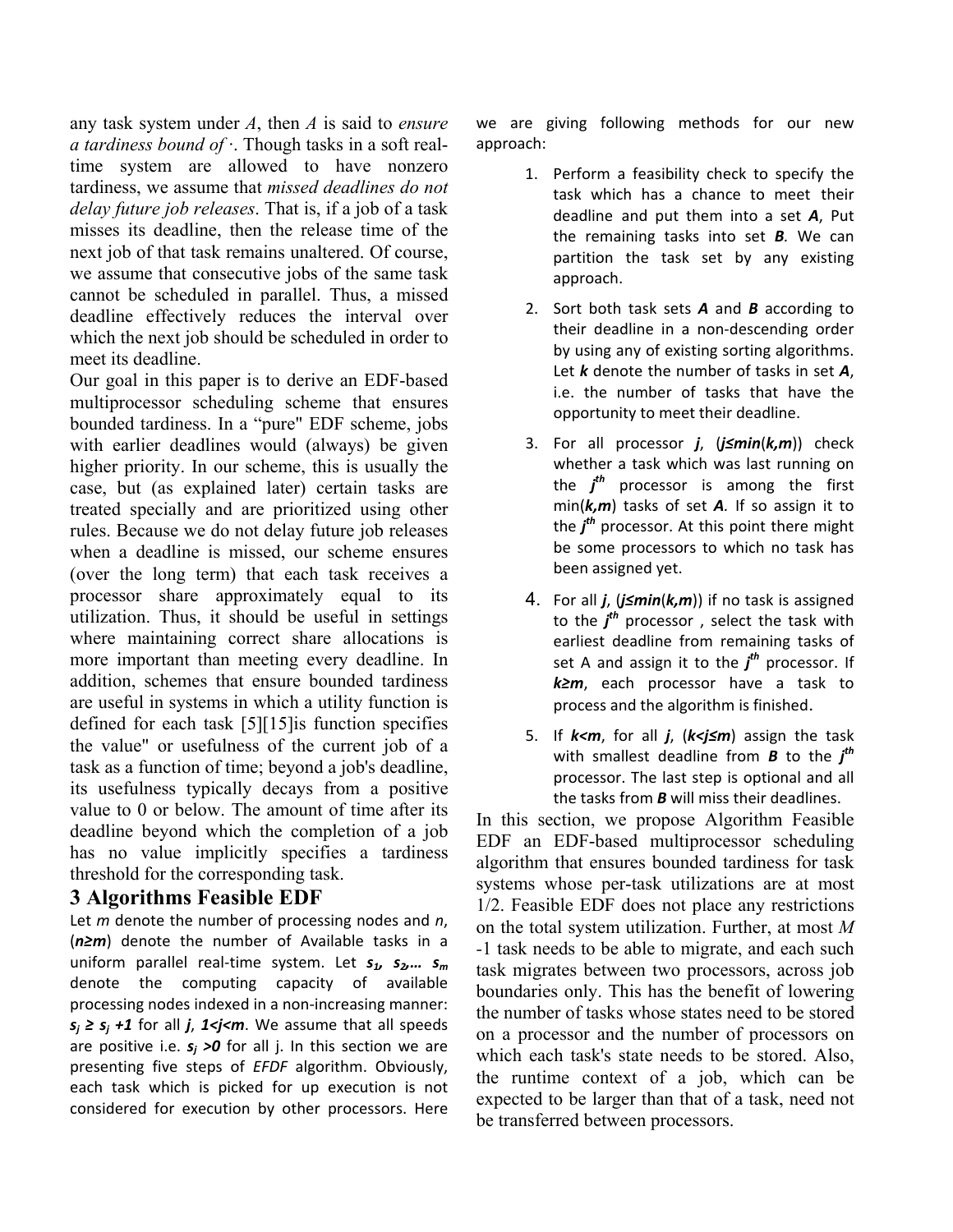Feasible EDF consists of two phases: an *distribution phase* and an *execution phase*. The distribution phase executes o<sup>2</sup>ine and consists of sequentially assigning each task to one or two processors. In the execution phase, jobs are scheduled for execution at runtime such that over reasonable intervals (as explained later), each task executes at a rate that is commensurate with its utilization. The two phases are explained in detail below. The following notation shall be used.

*Si,j def* Percentage of *Pj* 's processing capacity

(expressed as a fraction) allocated to  $T_i, 1 \leq i \leq n$ ;  $1 \leq j \leq M$ . ( $T_i$  is said to have a *share* of  $S_{i,j}$  on  $P_j$ .) (1)

$$
F_{i,j} \quad \underbrace{\text{def}}_{u_i} \quad \underbrace{\text{def}}_{u_i} \quad \underbrace{\text{f}_{i,j}}_{n;\ 1 \leq j \leq M},
$$
 the fraction of  $T_{i^*s}$  total execution  
requirement that  $P_j$  can handle,  $1 \leq i \leq n$ ;  $1 \leq j \leq M$  (2)

### **3.1 Distribution Phase**

Tasks assigned to two processors are called *migrating* tasks, while those assigned to only one processor is called *fixed* or *non-migrating* tasks. The Distribution phase represents a mapping of tasks to processors. Each task is assigned to either one or two processors. A fixed task *Ti* is assigned a *share*,  $s_{i,j}$ , equal to its utilization  $u_i$  on the only processor *Pj* to which it is assigned. A migrating task has shares on both processors to which it is assigned. The sum of its shares equals its utilization. The distribution phase of Feasible EDF also ensures that at most two migrating tasks are assigned to any processor. In Fig. 1, a taskdistribution algorithm, denoted Assign-Tasks, is given that satisfies the following properties for any task set  $\tau$  with  $u_{\text{max}}(\tau) \leq 1/2$  and  $U_{\text{sum}}(\tau) \leq M$ .

(P1) Each task is assigned shares on at most two processors only. A task's total share equals its utilization.

(P2) Each processor is assigned at most two migrating tasks only and may be assigned any number of fixed tasks.

(P3) The sum of the shares allocated to the tasks on any processor is at most one.

In the pseudo-code for this algorithm, the  $i_{th}$ element *u*[*i*] of the global array *u* represents the utilization  $u_i$  of task  $T_i$ ,  $s[i][j]$  denotes  $s_{i,j}$  (as

defined in (1)), array  $p[i]$  contains the processor(s) to which task *i* is assigned, and arrays *m*[*i*] and *f*  [*i*] denote the migrating tasks and fixed tasks assigned to processor *i*, respectively. Note that *p*[*i*] and *m*[*i*] are each vectors of size two.

## **3.2 Previous Results on Exact Schedulability Analysis and execution phase**

We first argue that bounding total demand may not be possible if the jobs of migrating tasks are allowed to miss their deadlines. In order to analyze a scheduling algorithm and for the algorithm to guarantee bounded tardiness, it should be possible to bound the total *demand* for execution time by all tasks on each processor over well defined time intervals.

For a fixed task, we merely need to decide when to schedule each of its jobs on its (only) assigned processor. For a migrating task, we must decide both *when* and *where* its jobs should execute Having devised a way of assigning tasks to processors, the next step is to devise an online scheduling algorithm that is easy to analyze and ensures bounded tardiness.. Before describing our scheduling algorithm, we discuss some considerations that led to its design.

In the worst case, the second processor may be forced to idle. The tardiness of the second job may also impact the timeliness of fixed tasks and other migrating tasks assigned to the same processor, which in turn may lead to dead-line misses of both fixed and migrating tasks on other processors or unnecessary idling on other processors. Because a deadline miss of a job does not lead to a postponement of the release times of subsequent jobs of the same task, and because two jobs of a task may not execute in parallel, the tardiness of a job of a migrating task executing on one processor can affect the tardiness of its successor job, which may otherwise execute in a timely manner on a second processor.

| $s_{3,1}=\frac{9}{20}$   | $s_{7,2} = \frac{1}{20}$<br>$s_{6,2}=\frac{1}{10}$ | $s_{9,3}=\frac{3}{10}$ |
|--------------------------|----------------------------------------------------|------------------------|
| $s_{2,1} = \frac{3}{10}$ | $s_{5,2} = \frac{2}{5}$                            | $s_{8,3}=\frac{7}{20}$ |
| $s_{1,1} = \frac{5}{20}$ | $s_{4,2}=\frac{2}{5}$                              | $s_{7,3}=\frac{7}{20}$ |
| Processor $P_1$          | $s_{3,2} = \frac{1}{20}$<br>Processor $P_2$        | Processor $P_3$        |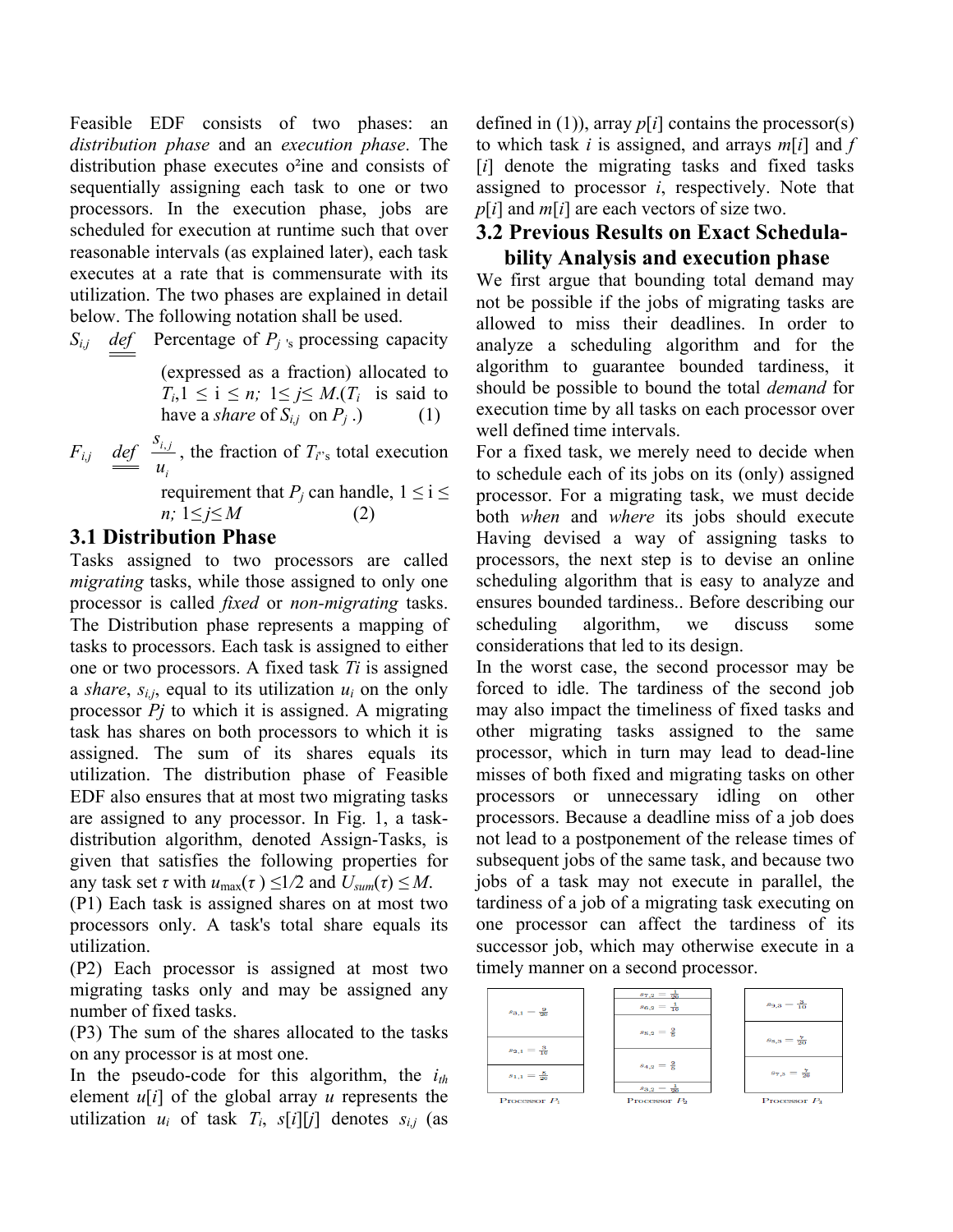Figure 2: Example task distribution on three processors using Algorithm Assign-Tasks.

As a result, a set of dependencies is created among the jobs of migrating tasks, resulting in an intricate linkage among processors that complicates scheduling analysis. It is unclear how per-processor demand can be precisely bounded when activities on different processors become interlinked.

Let we consider for a concrete example that reveals this linkage among processors. Consider task set *τ* introduced earlier, with task distributions and processor shares shown in Fig. 2. For simplicity, assume that the execution of the jobs of a migrating task alternate between the two processors to which the task is assigned.  $T_3$ releases its first job on  $P_1$ , while  $T_7$  releases its first job on  $P_3$ . (We are assuming such a naive distribution pattern to illustrate the processor linkage using a short segment of a real schedule. Such a linkage occurs even with an intelligent job-distribution pattern if migrating tasks miss their deadlines.) A complete schedule up to time 27, with the jobs assigned to each processor scheduled using EDF, is shown in Fig. 3.

In Fig. 3, the sixth job of the migrating task  $T_3$ misses its deadline (at time 12) on  $P_2$  and completes executing at time 14. This prevents the next job of  $T_3$  released on  $P_1$  from being scheduled until time 14 and it misses its deadline. Recall that a deadline miss does not cause future job releases to be postponed, thus the seventh job of *T*3 is released at time 12 and has a deadline at time 14.

**Per-processor scheduling rules** The jobs assigned to a processor are scheduled independently of other processors, and on each processor, migrating tasks are statically prioritized Feasible EDF eliminates this linkage among processors by ensuring that migrating tasks do not miss their deadlines. Jobs of migrating tasks are assigned to processors using static rules that are independent of runtime dynamics.



Figure 3: Illustration of processor linkage. over fixed tasks. Jobs within each task class are scheduled using EDF, which is optimal on uniprocessors. This priority scheme, together with the restriction that migrating tasks have utilizations at most 1*/*2 and the task distribution property (from P2)) that there are at most two migrating tasks per processor, ensures that migrating tasks never miss their deadlines. Therefore, the jobs of migrating tasks executing on different processors do not impact one another, and each processor can be analyzed independently. Thus, the multiprocessor scheduling analysis problem at hand is transformed into a simpler uniprocessor one.

Feasible EDF follows a job distribution pattern that prevents over utilization in the long run by ensuring that over well-defined time intervals (explained later), the demand due to a migrating task on each processor is in accordance with its allocated share on that processor. In the description of Feasible EDF, we are left with defining rules that map jobs of migrating tasks to processors. A naive distribution of the jobs of a migrating task to its processors can cause an over utilization on one of its assigned processors. For example, consider the migrating task  $T_7(2, 5)$  in the example above.  $T_7$  has a share of  $s_{7,2} = 1/20$  on *P*<sub>2</sub> and  $s_{7,3} = 7/20$  on *P*<sub>3</sub>. Also,  $f_{7,2} = s_{7,2} / u_7 = 1/8$ and  $f_{7,3} = s_{7,3}$  / $u_7 = 7/8$ , which imply that  $P_2$  and  $P_3$ should be capable of executing 1/8 and 7/ 8 of the workload of  $T_7$ , respectively. Our goal is to devise a job distribution pattern that would ensure that in the long run, the fraction of a migrating task  $T_{i<sub>s</sub>}$ workload executed on  $P_i$  is close to  $f_{i,j}$ . One such job distribution pattern for  $T_7$  over interval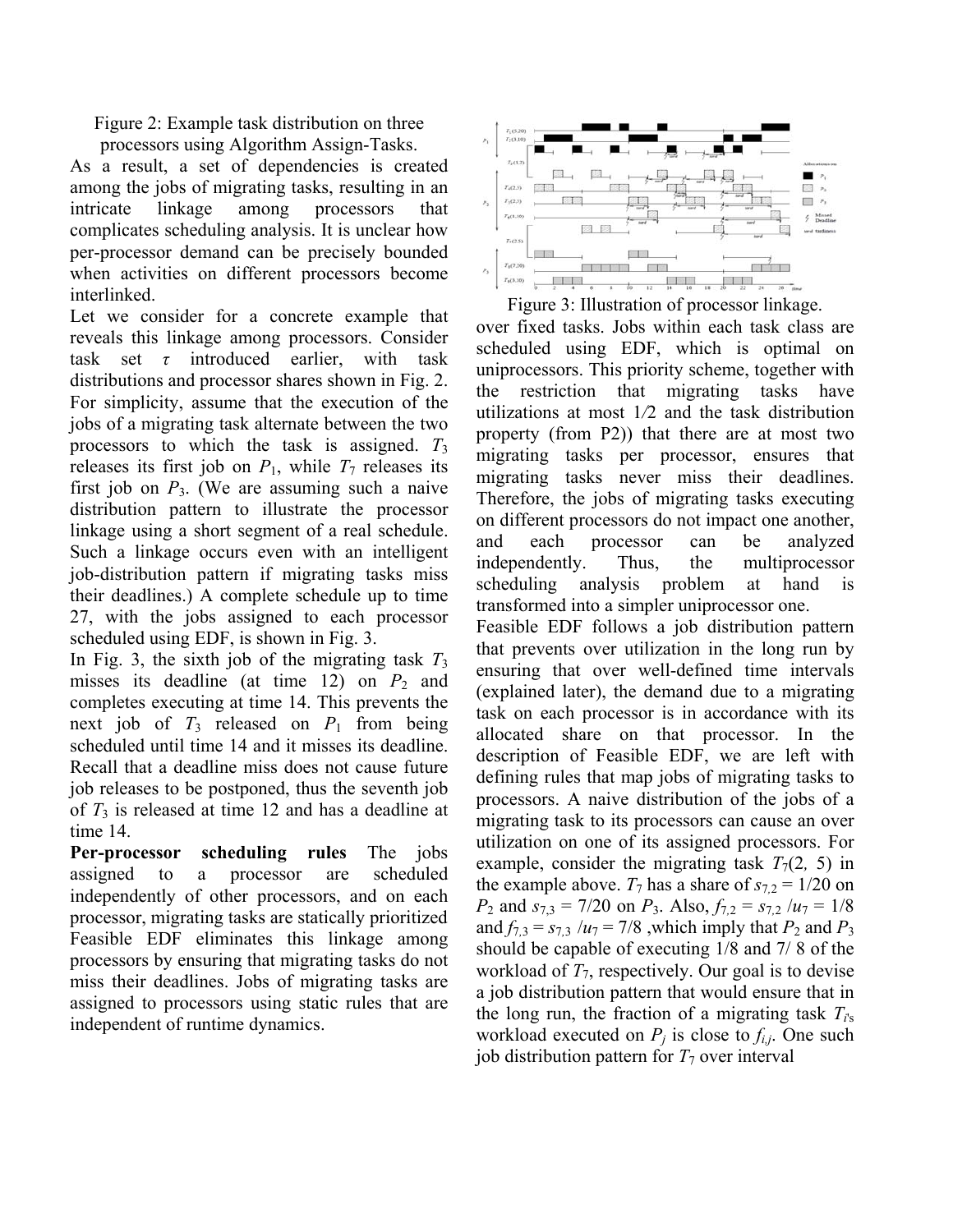### .**3.2.1Excursion of RMA Scheduling**

It is a mathematical model that contains a calculated simulation of periods in a closed system, where round-robin and time-sharing schedulers fail to meet the scheduling needs otherwise. Rate monotonic scheduling looks at a run modeling of all threads in the system and determines how much time is needed to meet the guarantees for the set of threads in question.

Liu & Layland (1973) proved that for a set of *n* periodic tasks with unique periods, a feasible schedule that will always meet deadlines exists if the CPU utilization is below a specific bound (depending on the number of tasks). The schedulability test for **RMS** is:

$$
U = \sum_{i=1}^{n} \frac{C_i}{T_i} \le n(2^{1/n} - 1)
$$

Where  $C_i$  is the computation time,  $T_i$  is the release period (with deadline one period later), and *n* is the number of processes to be scheduled. For example  $U \le 0.8284$  for  $n = 2$ . When the number of processes tends towards infinity this expression will tend towards:

$$
\lim_{n \to \infty} n(\sqrt[n]{2} - 1) = \ln 2 \approx 0.693147
$$

So a rough estimate is that **RMS** in the general case can meet all the deadlines if CPU utilization is 69.3%. The other 30.7% of the CPU can be dedicated to lower-priority non real-time tasks. It is known that a randomly generated periodic task system will meet all deadlines when the utilization is  $85\%$  or less,<sup>[3]</sup> however this fact depends on knowing the exact task statistics (periods, deadlines) which cannot be guaranteed for all task sets. The *rate monotonic* priority assignment is *optimal* meaning that if any *static priority* scheduling algorithm can meet all the deadlines, then the *rate monotonic* algorithm can too. The deadline-monotonic scheduling algorithm is also optimal with equal periods and deadlines, in fact in this case the algorithms are identical; in addition, deadline monotonic scheduling is optimal when deadlines are less than periods. Currently, RMA scheduling [3] is the only known way of *optimally* scheduling recurrent real-time task systems on multiprocessors. In RMA scheduling terminology, each task *T* has an integer execution cost *T.e* and an integer period *T.p*  $\geq$ *T.e.* The utilization of *T*, *T.e /T.p.*, is also referred to as the *weight* of *T* and is denoted *wt*(*T*). (Note that in the context of RMA scheduling, tasks are denoted using upper-case letters without subscripts.)

RMA algorithms allocate processor time in discrete quanta that are uniform in size. Assuming that a quantum is one time unit in duration, the interval  $[t, t+1)$ , where *t* is a non-negative integer, is referred to as *slot t*. At most one task may execute on each processor in each slot, and each task may execute on at most one processor only in every slot. The sequence of allocation decisions over time slots defines a *schedule S*. Formally, *S* :  $\tau \times \mathbb{N} \mapsto \{0, 1\}$ . *S*(*T, t*) = 1 iff *T* is scheduled in slot *t*.

The notion of a RMA schedule for a periodic task *T* is defined by comparing such a schedule to an ideal fluid schedule, which allocates *wt*(*T*) processor time to *T* in each slot. Deviation from the allocation in a fluid schedule is formally captured by the concept of *lag*. Formally, the *lag of task T at time t* in schedule *S* is the difference between the total allocations to *T* in a fluid schedule and *S* in the interval [0*, t*), *i.e.*,

$$
lag(T, t, S) = wt(T) \cdot t - \sum_{u=0}^{t-1} S(T, u)
$$
 (3)

A schedule *S* is said to be *RMA* iff

$$
(\forall T, t :: -1 < lag(T, t, S) < 1)
$$
 (4)

holds. Informally, the allocation error associated with each task must always be less than one quantum. The above constraints on lag have the effect of breaking task *T* into a potentially infinite sequence of quantum length *subtasks*. The *ith*  subtask of *T* is denoted  $T_i$ , where  $i \geq 1$ . (In the context of RMA scheduling, *Ti* does not denote the  $i_{th}$  task, but the  $i_{th}$  subtask of task  $T$ .) Each subtask *Ti* is associated with a *pseudo-release*   $r(T_i)$  and a *pseudo-deadline*  $d(T_i)$  defined as follows:

$$
r(T_i) = \left\lfloor \frac{i-1}{wt(T)} \right\rfloor \tag{5}
$$

$$
d(T_i) = \left\lfloor \frac{i}{wt(T)} \right\rfloor \tag{6}
$$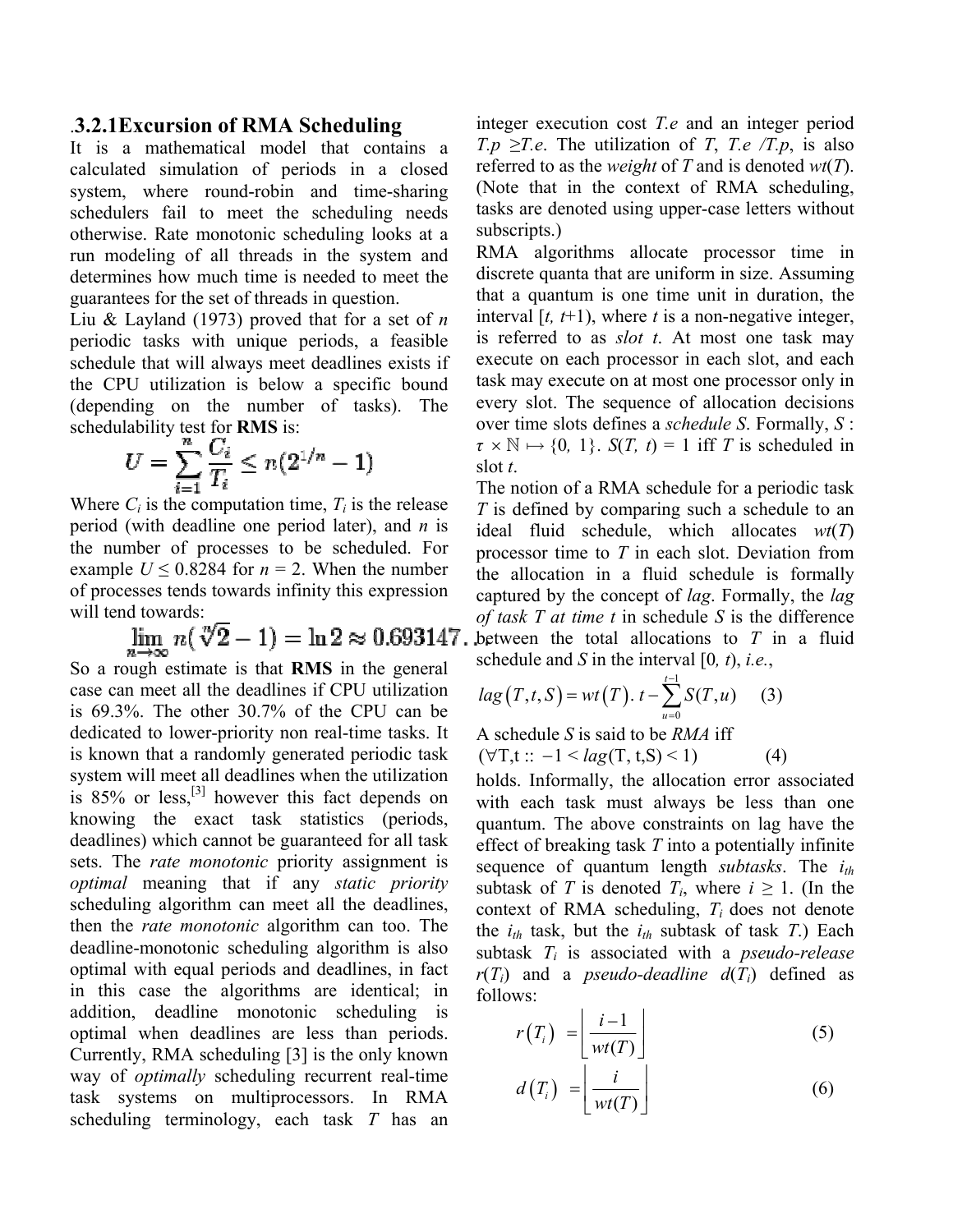To satisfy (4), *Ti* must be scheduled in the interval  $w(T_i) = [r(T_i), d(T_i)]$ , termed its *window*. Fig. 5(a) shows the windows of the first job of a periodic task with weight 3/7. In this example,  $r(T_1) = 0$ ,  $d(T_1) = 3$ , and  $w(T_1) = [0, 3)$  hold for subtask  $T_1$ .

We next define the notion of a *complementary task*, which is used to guide the sequence in which the jobs of a migratory task are assigned to its processors.

**Definition 1:** With the below introduction to RMA scheduling, we are now ready to present the details of distributing the jobs of a migrating task between its processors.

Tasks *T* and *U* are *complementary* iff *wt*(*U*) = 1  *wt*(*T*). Tasks T and U shown in Fig. are complementary to one another. A partial RMA schedule for these two tasks on one processor, in which the subtasks of T are always scheduled in the last slot of their windows and those of U in the first slot, is also shown. We call such a schedule a complementary schedule. It is easy to show that such a schedule is always possible for two complementary periodic tasks.

## **3.2.2 Rules for Jobs of Migrating Tasks**

Let  $T_i$  be any migrating periodic task (we later relax the assumption that  $T_i$  is periodic) that is assigned shares  $s_{i,j}$  and  $s_{i,j+1}$  on processors  $P_j$  and *Pj*+1, respectively. (Note that every migrating task is assigned shares on two consecutive processors by Assign-Tasks.) As explained earlier, *fi,j* and  $f_{i,i+1}$  (given by (2)) denote the fraction of the workload (*i.e.*, the total execution requirement) of *T* that should be executed on  $P_i$  and  $P_{i+1}$ , respectively, in the long run. By  $(P_1)$ , the total share allocated to  $T_i$  on  $P_j$  and  $P_{j+1}$  is *ui*. Hence, by (2), it follows that

$$
f_{i,j} + f_{i,j+1} = 1 \tag{7}
$$

Assuming that the execution cost and period of every task are rational numbers (that can be expressed as a ratio of two integers),  $u_i$ ,  $s_{i,j}$ , and hence,  $f_{i,j}$  and  $f_{i,j+1}$  are also rational numbers. Let  $f_{i,j} = x_{i,j} / y_i$ , where  $x_{i,j}$  and  $y_i$  are positive integers that are relatively prime. Then, by (7), it follows that  $f_{i,j+1} = y_i - x_{i,j} / y_i$ . Therefore, one way of distributing the workload of  $T_i$  between  $P_i$  and  $P_{j+1}$  that is commensurate with the shares of  $T_i$  on

the two processors would be to assign  $x_{i,j}$  out of every  $y_i$  jobs to  $P_i$  and the remaining jobs to  $P_{i+1}$ .

We borrow from the aforementioned concepts of RMA scheduling to guide in the distribution of jobs. If we let *fi,j* and *fi,j*+1 denote the weights of two fictitious RMA tasks, *V* and *W*, and let a quantum span  $p_i$  time units, then the following analogy can be made between the jobs of the migrating task  $T_i$  and the subtasks of the fictitious tasks *V* and *W*. First, slot *s* represents the interval in which the  $(s + 1)^{st}$  job of  $T_i$ , which is released at the beginning of slot *s*, needs to be scheduled. (Recall that slots are numbered starting from 0.) Next, subtask  $V_g$  represents the  $g^{th}$  job of the jobs of  $T_i$  assigned to  $P_j$ ; similarly, subtask  $W_h$ represents the  $h^{th}$  job of the jobs of  $T_i$  assigned to  $P_{j+1}$ .

RMA tasks *V* and *W* are complementary. Therefore, a complementary schedule for *V* and *W*  in which the subtasks of *V* are scheduled in the first slot of their windows and those of *W* in the last slot of their windows is feasible. Accordingly, we consider a job distribution policy in which the job of *Ti* corresponding to the first slot in the window of subtask  $V_g$  is assigned as the  $g^{th}$  job of  $T_i$  to  $P_i$  and the job of  $T_i$  corresponding to the last slot in the window of subtask  $W_h$  is assigned as the  $h^{th}$  job of  $T_i$  to  $P_{i+1}$ , for all *g* and *h*. This policy satisfies the following property.

(A) Each job of  $T_i$  is assigned to exactly one of  $P_i$ and  $P_{j+1}$ .

Fig. 6(a) shows a complementary schedule for the RMA tasks that represent the rates at which the jobs of task  $T_7$  in the example we have been considering should be assigned to *P*2 and *P*3. Here, tasks *V* and *W* are of weights  $f_{7,2} = 1/8$  and  $f_{7,3} = 7/8$ , respectively. A job distribution based on this schedule will assign the first of jobs  $8k + 1$ through  $8(k + 1)$  to  $P_2$  and the remaining seven jobs to  $P_3$ , for all  $k$ .

Thus far in our discussion, in order to simplify the exposition, we assumed that the job releases of task  $T_i$  are periodic. However, note that the job distribution given by (8) is independent of "real" time and is based on the job number only. Hence, assigning jobs using (8) should be sufficient to ensure (A) even when  $T_i$  is sporadic Here, we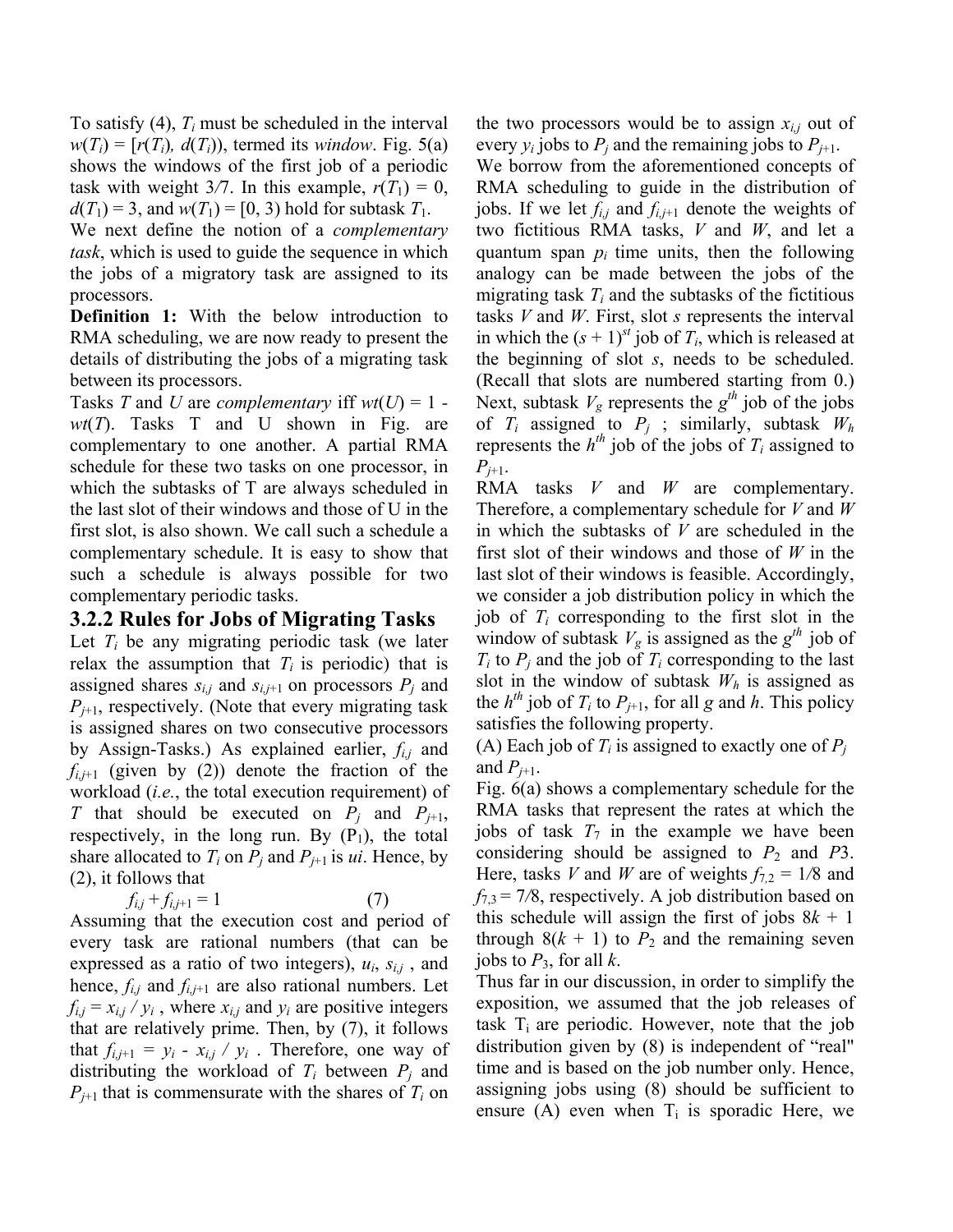assume that  $T_7$  is a sporadic task, whose sixth job release is delayed by 11 time units to time 36 from time 25. As far as  $T_7$  is concerned, the interval [25, 36) is \frozen" and the job distribution resumes at time 36. As indicated in the figure, in any such interval in which activity is suspended for a migrating task  $T_i$ , no jobs of  $T_i$ are released. Furthermore, the deadlines of all jobs of  $T_i$  released before the frozen interval fall at or before the beginning of the interval.

We next prove a property that bounds from above the number of jobs of a migrating task assigned to each of its processors by the job distribution rule given by previously.

**Lemma 1** *Let Ti be a migrating task that is assigned to processors*  $P_i$  *and*  $P_{j+1}$ *. The number of jobs out of any consecutive l* $\geq$  0 *jobs of T<sub>i</sub> that are* assigned to  $P_j$  and  $P_{j+1}$  is at most  $\left[ l.f_{i,j} \right]$  and

# $\left[ l.f_{i,j+1} \right]$ , respectively.

The tardiness bound given by Theorem 1 is directly proportional to the execution costs of the migrating tasks and the shares assigned to them. This bound could be high if the share of each migrating task is close to 1/2. However, because all tasks are light, in practice the sum of the shares of the migrating tasks assigned to a processor can be expected to be less than 1/2. Theorem 1 also suggests that the tardiness that results in practice could be reduced by choosing the set of migrating tasks carefully. Tardiness can also be reduced by distributing smaller pieces of works of migrating tasks than entire jobs. Some such techniques are discussed in the next section.

## **4 Delay Drop Techniques for FEDF**

We consider the technique of *period transformation* [9] as a way of distributing the execution of jobs of migrating tasks more evenly over their periods in order to reduce the tardiness of fixed tasks. The problem of assigning tasks to processors such that the tardiness bound given by (21) is minimized is a combinatorial optimization problem with complexity that is exponential in the number of tasks. Hence, in this section, we propose methods and heuristics that can lower tardiness. We also propose task distribution

heuristics that can reduce the fraction of a processor's capacity consumed by migrating tasks. The tardiness bound of Feasible EDF given by Theorem 1 is in multiples of the execution costs of migrating tasks. This is a direct consequence of statically prioritizing migrating tasks over fixed tasks and the overload (in terms of the number of jobs) that a migrating task may place on a processor over short intervals. The deleterious effect of this approach on jobs of fixed tasks can be mitigated by "slicing" each job of a migrating task into *sub-jobs* that have lower execution costs, assigning appropriate deadlines to the sub-jobs, and distributing and scheduling sub-jobs in the place of whole jobs. For example, every job of a task with an execution cost of 4 time units and relative deadline of 10 time units can be sliced into two sub-jobs with execution cost and relative deadline of 2 and 5, respectively, per sub-job, or four sub-jobs with an execution cost of 1 and relative deadline of 2.5, per sub-job. Such a jobslicing approach, termed *period transformation*, was proposed by Sha and Goodman [9] in the context of RM scheduling on uniprocessors. Their purpose was to boost the priority of tasks that have larger periods, but are more important than some other tasks with shorter periods, and thus ensure that the more important tasks do not miss deadlines under overloads. However, with the jobslicing approach under Feasible EDF, it may be necessary to migrate a job between its processors, and Feasible EDF loses the property that a task that migrates does so only across job boundaries. Thus, this approach presents a trade-off between tardiness and migration overhead.

**Task-distribution heuristics.** Another way of lowering the actual tardiness observed in practice would be to lower the total share  $s_{mk,1,k}$  + $s_{mk,2,k}$ assigned to the migrating tasks on any processor *Pk*. In the task distribution algorithm Assign-Tasks of Fig. 1, if a low utilization-task is ordered between two high utilization tasks, then it is possible that  $s_{mk,1,k} + s_{mk,2,k}$  is arbitrarily close to one. For example, consider tasks  $T_{i-1}$ ,  $T_i$ , and  $T_{i+1}$ with utilizations 1-ε/2 , 2ε, and 1*-*ε/2, respectively, and a task distribution wherein  $T_{i-1}$  and  $T_{i+1}$  are the migrating tasks of  $P_k$  with shares of 1-2 $\varepsilon/2$  each,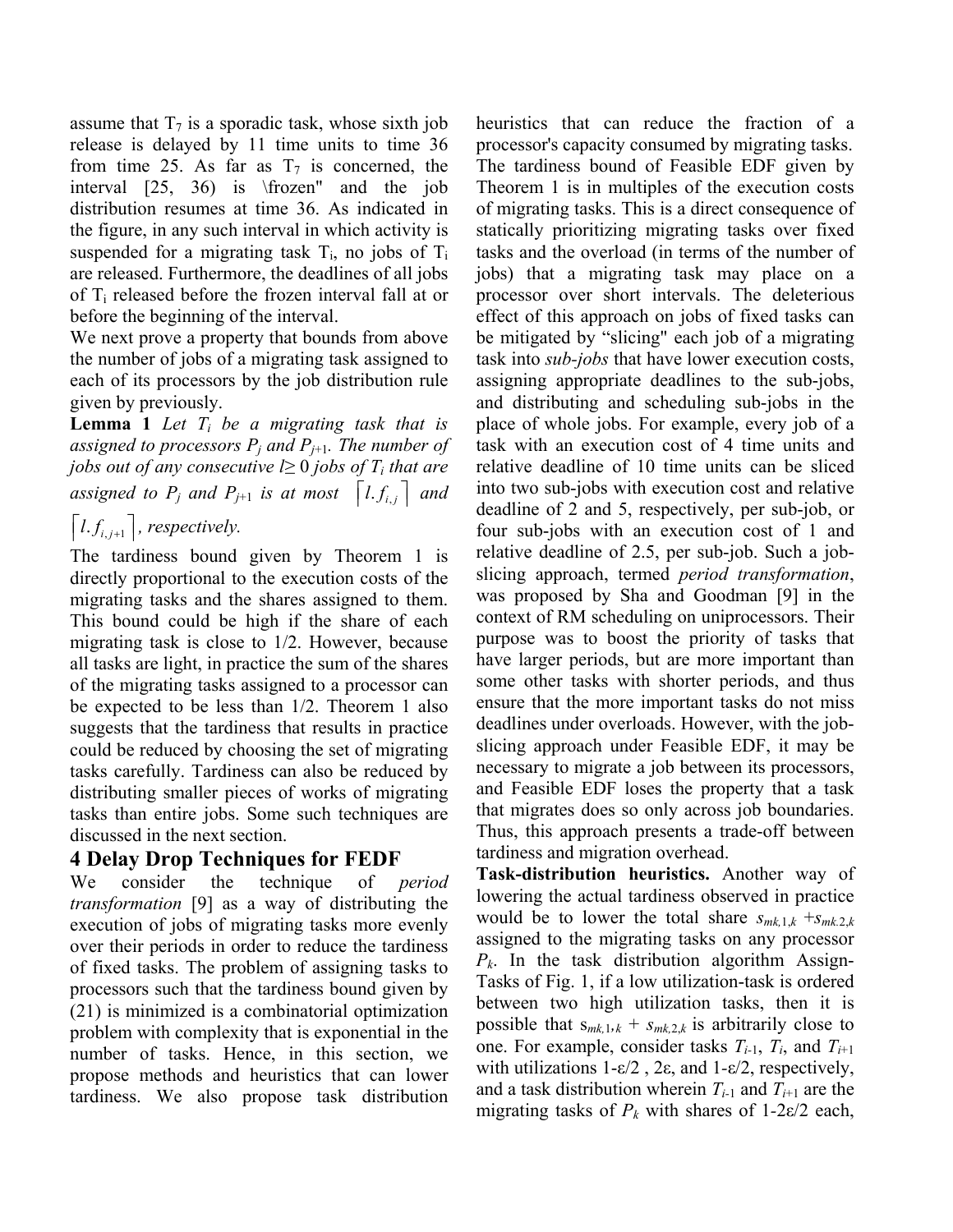and  $T_i$  is the only fixed task on  $P_k$ . Such an distribution, which can delay *Ti* excessively if the periods of  $T_{i-1}$  and  $T_{i+1}$  are large, can be easily avoided by ordering tasks by (monotonically) decreasing utilization prior to the distribution phase. Note that with tasks ordered by decreasing utilization, of all the tasks not yet assigned to processors, the one with the highest utilization is always chosen as the next migrating task. Hence, we call this distribution scheme *highest utilization first*, or HUF. An alternative *lowest utilization first*, or LUF, scheme can be defined that assigns fixed tasks in the order of (monotonically) decreasing utilization, but chooses the task with the lowest utilization of all the unassigned tasks as the next migrating task. Such an distribution can be accomplished using the following procedure when a migrating task needs to be chosen: traverse the unassigned task array in reverse order starting from the task with the lowest utilization and choose the first task whose utilization is at least the capacity available in the current processor. In general, this scheme can be expected to lower the shares of migrating tasks. However, because the unassigned tasks have to be scanned each time a migrating task is chosen, the time complexity of this scheme increases to *O*(*NM*) (from  $O(N)$ ). This complexity can be reduced to *O*(*M* log *N*) by adopting a binary search strategy.

**Counting non-light responsibilities** The primary reason for restricting all tasks to be light is to prevent the total utilization  $u_i + u_j$  of the two migrating tasks  $T_i$  and  $T_j$  assigned to a processor from exceeding one. (As already noted, ensuring that migrating tasks do not miss their deadlines may not be possible otherwise.) However, if the number of non-light tasks is small in comparison to the number of light tasks, then it may be possible to assign tasks to processors without assigning two migrating tasks with total utilization exceeding one to the same processor. In the simulation experiments discussed in Sec. 5, with no restrictions on per-task utilizations, the LUF approach could successfully assign approximately 78% of the one million randomlygenerated task sets on 4 processors. The success ratio dropped to approximately one-half when the number of processors increased to 16.

#### **5 Experimental Evaluations**

In this section, we describe the results of three sets of simulation experiments conducted using randomly generated task sets to evaluate Feasible EDF and the heuristics described in Sec. 4.

The experiments in the first set evaluate the various task distribution heuristics for varying numbers of processors, *M*, and varying maximum values of per-task utilization, *u*max. For each *M*  and *u*max, 1,000*,*000 task sets were generated. Each task set was generated as follows:



Figure 4: Comparison of different task distribution heuristics. Tardiness for  $M = 8$  and  $u_{\text{max}} = 0.5$  by (a)  $e_{\text{max}}$  and (b)  $e_{\text{avg}}$ . Tardiness for *M*  $= 8$  and  $u_{\text{max}} = 0.25$  by (c)  $e_{\text{max}}$  and (d)  $e_{\text{avg}}$ . Tardiness for  $M = 8$  by (e)  $u_{\text{max}}$  and (f)  $u_{\text{avg}}$ .

New tasks were added to *τ* as long as the total utilization of *τ* was less than *M*. For each new task *Ti*, first, its period *pi* was generated as a uniform random number in the range [1*;* 100]; then, its execution cost was chosen randomly in the range  $[1 = u_{max}; u_{max} \notin pi]$ . The last task was generated such that the total utilization of *τ* exactly equaled *M*. The generated task sets were classified in four different ways: (i) by the maximum execution cost of any task in a task set, *e*max, (ii) by the average execution cost of a task set, *eavg* (iii) by the maximum utilization of any task in a task set,  $u_{\text{max}}$ , and (iv) by the average utilization of a task set, *uavg*. The tardiness bound given by (21) was computed for each task set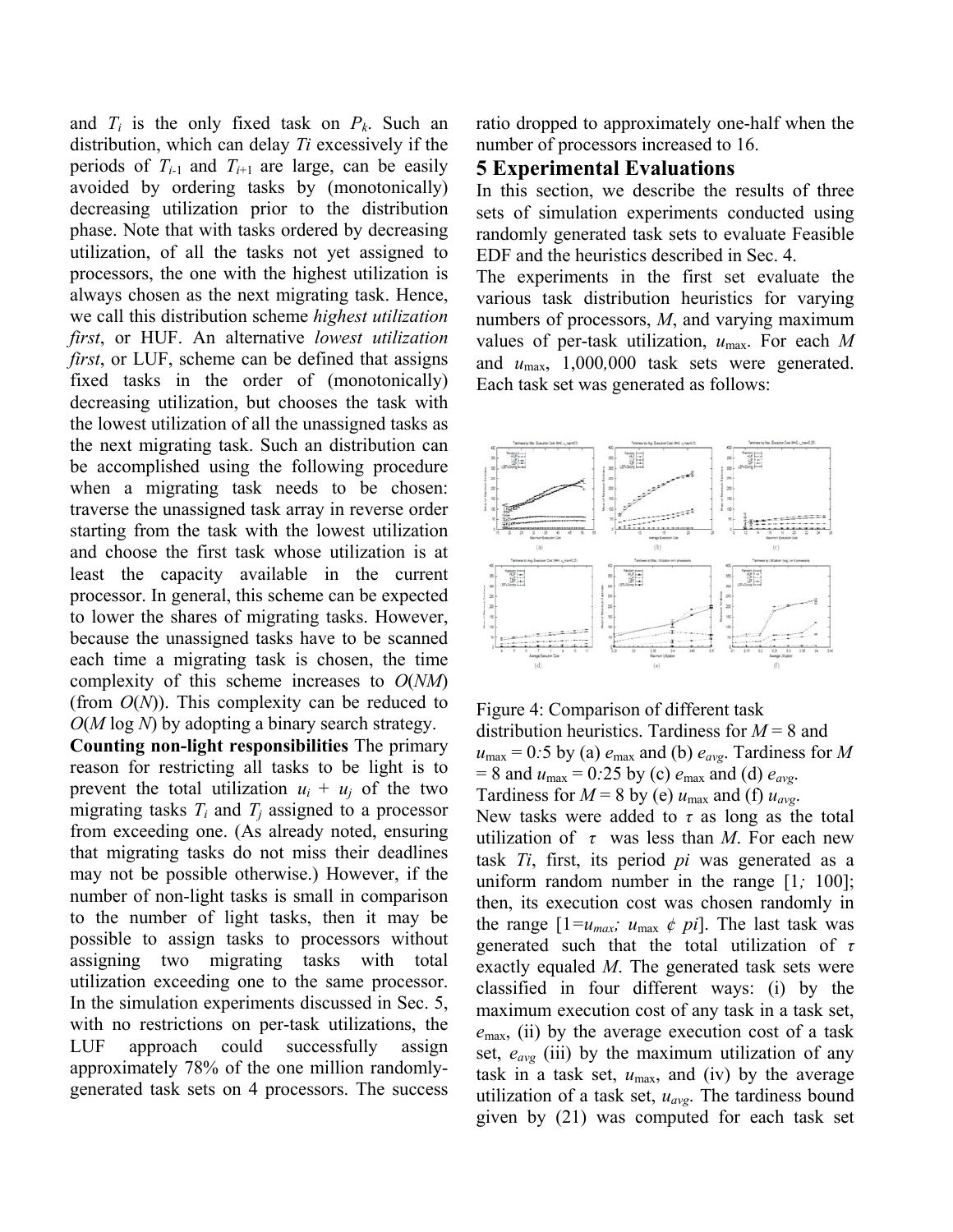under a random task distribution and also under heuristics HUF, LUF, and LEF. The average value of the tardiness bound for task sets in each group under each classification and heuristic was then computed. The results for the groups classified by  $e_{\text{max}}$  and  $e_{\text{avg}}$  for  $M = 8$  and  $u_{\text{max}} = 0.5$ are shown in insets (a) and (b), respectively, of Fig. 4 Insets (c) and (d) contain the results under the same classifications for  $M = 8$  and  $u_{\text{max}} = 0.25$ . (99% confidence intervals are also shown in these plots.) Results for classification by *u*max and *uavg* are given in insets (e) and (f), respectively. (It is somewhat difficult to distinguish the plots in the figures. Mostly, the orders in the legend and the plots coincide.)

The plots show that LEF guarantees the minimum tardiness of the four task-distribution approaches. Tardiness is quite low (approximately 8 time units mostly) under LEF for  $u_{\text{max}} = 0.25$  (insets (c), (d), and (e)), which suggests that LEF may be a reasonable strategy for such task systems. Tardiness increases with increasing *u*max, but is still a reasonable value of 25 time units only for  $e_{avg} \cdot 10$  when  $u_{max} = 0.5$ . However, for  $e_{avg} = 20$ , tardiness exceeds 75 time units, which may not be acceptable. For such systems, tardiness can be reduced by using the job-slicing approach, at the cost of increased migration overhead.



figure 5 (a) Percentage of randomly-generated task sets with non-light tasks successfully assigned by the LUF heuristic. (b)  $\&$  (c) Comparison of estimated and observed tardiness under Feasible EDF-LEF by (b) average execution cost and (c) average utilization.

Therefore, in an attempt to determine the reduction possible with the job-slicing approach, we also computed the tardiness bound under LEF assuming that each job of a migrating task is sliced into sub-jobs with execution costs in the range [1*;* 2). This bound is also plotted in the

figures referred to above. For  $M > 4$  and  $u_{\text{max}} =$ 0*:*5, we found the bound to settle to approximately 7{8 time units, regardless of the execution costs and individual task utilizations. (When  $u_{\text{max}} =$ 0*:*25, tardiness is 1{2 time units only under LEF with job slicing.) In our experiments, on average, a seven-fold decrease in tardiness was observed with job slicing with a granularity of one to two time units per sub-job. However, a commensurate increase in the number of migrations is also inevitable.

The second set of experiments evaluates the different heuristics in their ability to successfully assign task sets that contain non-light tasks also. Task sets were generated using the same procedure as that described for the first set of experiments above, except that *u*max was varied between 0*:*6 and 1*:*0 in steps of 0*:*1. All of the four approaches could assign 100% of the task sets generated for  $M = 2$ , as expected. However, for higher values of *M*, the success ratio plummeted for all but the LUF approach. The percentage of task sets that LUF could successfully assign for varying  $M$  and  $u_{\text{max}}$  is shown in Fig. 5a). The third set of experiments was designed to evaluate the pessimism in the tardiness bound of (21). 300,000 task sets were generated with  $u_{\text{max}} = 0.5$  and  $U_{\text{sum}} = 8$ . The tardiness bound estimated by (21) under the LEF task distribution heuristic was computed for each task set. A schedule under Feasible EDF-LEF for 100,000 time units was also generated for each task set and the actual maximum tardiness observed was noted. (The time limit of 100,000 was determined by trial-and-error as an upper bound on the time within which tardiness converged for the tasks sets generated.) Plots of the average of the estimated and observed values for tasks grouped by *eavg* and *uavg* are shown in insets (b) and (c) of Fig. 8, respectively. In general, we found that actual tardiness is only approximately half of the estimated value.

#### **6 Conclusion and future scope**

We have only taken a first step towards understanding tardiness under EDF-based algorithms on multiprocessors and have not addressed all practical issues concerned.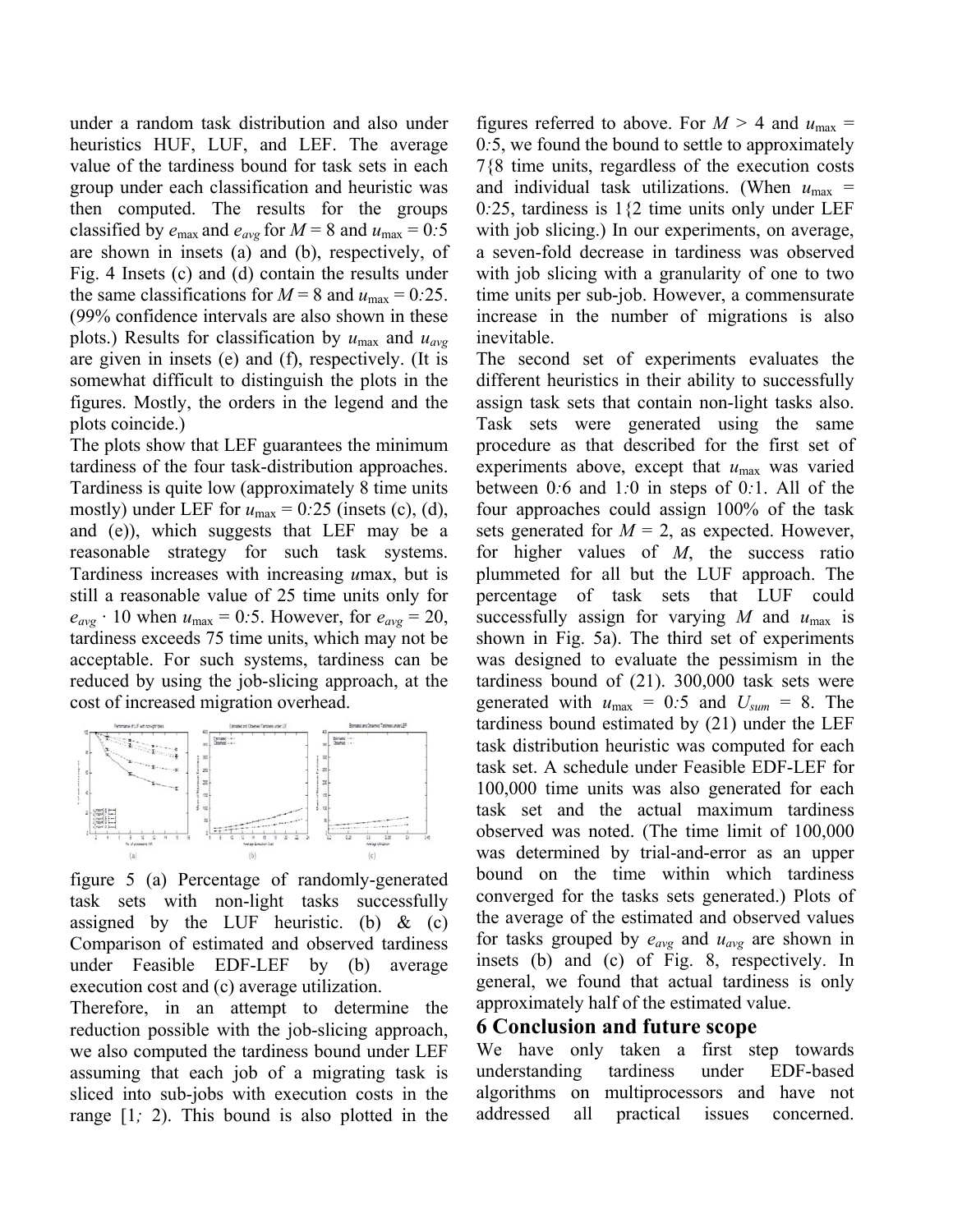Foremost, the migration overhead of job slicing would translate into inflated execution costs for migrating tasks, and to an eventual loss of schedulable utilization. Hence, an iterative procedure for slicing jobs optimally may be essential. Next, our assumption that arbitrary task distributions are possible may not be true if tasks are not independent.wehave proposed a new algorithm, Feasible EDF, which is based on EDF, for scheduling recurrent soft real time task systems on multiprocessors, and have derived a tardiness bound that can be guaranteed under it. Our algorithm places no restrictions on the total system utilization, but requires per-task utilizations to be at most one-half of a processor's capacity. This restriction is very liberal, and hence, our algorithm can be expected to be sufficient for scheduling a large percentage of soft real-time applications. Though a global EDF algorithm, with no restrictions on migration, would appear to be capable of guaranteeing a lower tardiness bound than Feasible EDF, we have so far not been able to derive a non-trivial bound under it. In fact, we conjecture that a severe restriction on total utilization may be necessary, in addition to per-task utilization restrictions, to guarantee a non-trivial tardiness bound under unrestricted EDF. We believe that such studies should be conducted regularly by collecting data continuously so that skill demand patterns can be understood properly. This understanding can lead to informed curricula design that can prepare graduates equipped with necessary skills for employment. Once such studies are carried out, students can use the findings to select courses that focus on those skills which are in demand. Academic institutions can use the findings so that those skills in demand can be taken into account during curriculum design. As an advance to our work, in future, we have desire to work on different deployment approaches by developing more strong and innovative algorithms to solve the time complexity of Earliest Deadline First. Moreover, as our proposed algorithm is a generalized one, we have planned to expand our idea in the field of Real Time System existing Rate Monotonic Algorithm for calculating minimum Time Complexity. Moreover, we have aim to explore some more methodologies to implement the concept of this paper in real world and also explore for Fault Tolerance Task Scheduling Algorithms to finding the Task Dependency in single processor or multiprocessor system for reducing the time for fault also reduce the risk for fault and damage.

#### **References**

- [1] T. P. Baker. Multiprocessor EDF and deadline monotonic schedulability analysis. In *Proc. of the 24th IEEE Real time Systems Symposium*, pages 120{129, Dec. 2003.
- [2] S. Baruah and J. Carpenter. Multiprocessor fixedpriority scheduling with restricted inter processor migrations. In  *Proceedings of the 15th Euromicro Conference on Realtime Systems*, pages 195{202. IEEE Computer Society Press, July 2003.
- [3] S. Baruah, N. Cohen, C.G. Plaxton, and D. Varvel. Proportionate progress: A notion of fairness in resource allocation. *Algorithmica*, 15:600{625, 1996.
- [4] J. Carpenter, S. Funk, P. Holman, A. Srinivasan, J. Anderson, and S. Baruah. A categorization of real-time multiprocessor scheduling problems and algorithms. In Joseph Y. Leung, editor, *Handbook on Scheduling Algorithms, Methods, and Models*. Chapman Hall/CRC, 2004 (to appear).
- [5] E. D. Jensen, C. D. Locke, and H. Tokuda. A time driven scheduling model for real-time operating systems. In *Proc. Of the 6th IEEE Real-time Systems Symposium*, pages 112{122, 1985.
- [6] C. Liu and J. Layland. Scheduling algorithms for multiprogramming in a hard real-time environment. *Journal of the*

*ACM*, 30:46{61, January 1973.

- [7] J. Lopez, M. Garcia, J. Diaz, and D. Garcia. Worst-case utilization bound for edf scheduling on real-time multiprocessor systems. In *Proceedings of the 12th Euromicro Conference on Real-time Systems*, pages 25{33, June 2000.
- [8] A. Mok. *Fundamental Design Problems of Distributed Systems for Hard Real-time Environments*. PhD thesis, Massachusetts Institute of Technology, Cambridge, Mass., 1983.
- [9] L. Sha and J. Goodenough. Real-time scheduling theory and Ada. *IEEE Computer*, 23(4):53{62, 1990.
- [10] F. Zhang and A. Burns, *Schedulability Analysis for Real-Time Systems with EDF Scheduling*, in *Technical Report YCS-426-2008, Dept. of Computer Science, University of York, UK*. 2008.
- [11] Audsley N. C., Burns A., Davis R. I., Tindell K. W. *)Fixed Priority pre-emptive scheduling: A historic perspective* Real-Time Systems journal, Vol.8(2/3), March/May, Kluwer A.P., 1995.